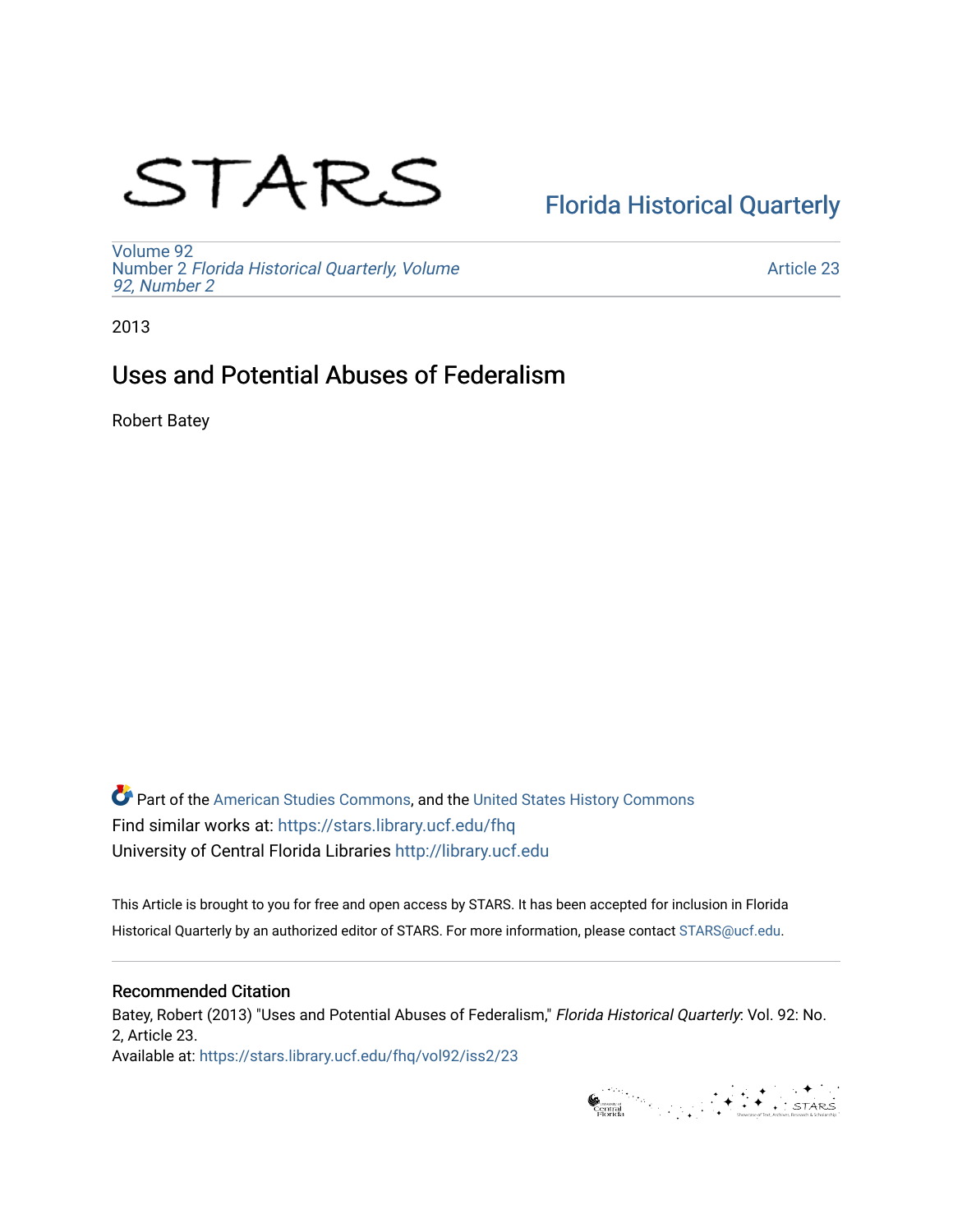## **Uses and Potential Abuses of Federalism**

by Robert Batey

For the Criminal Cases Panel<sup>1</sup> at the symposium celebrating<br>the fiftieth anniversary of the Middle District of Florida, the<br>United States Attorney's Office proposed seven prosecutions<br>that in the words of one of the panel the fiftieth anniversary of the Middle District of Florida, the United States Attorney's Office proposed seven prosecutions that in the words of one of the panel's participants, the office was "particularly proud of." Given my choice of those cases to discuss, I picked four that give perspectives on the uses and potential abuses of federalism.

As any political scientist will tell you, federalism is an inefficient form of government.<sup>2</sup> Parallel sets of courts, prosecutors, and law enforcement officers are by definition wasteful. But this parallelism can become an advantage. This is especially true when corruption infects one system, which the other system can investigate and prosecute. One of the cases nominated by the Middle District's prosecutors, *United States v. Waldon,* 3 provides a textbook example of this advantage of federalism.

*Waldon* involved a group of rogue Jacksonville cops who routinely assaulted, robbed, and/or kidnapped their victims; they

Robert Batey is a Professor Emeritus of Law at Stetson University College of Law. The author is indebted to Bankruptcy Judge Catherine P. McEwen for the invitation to participate in the symposium.

<sup>1</sup> I was honored to be included on this panel with former Eleventh Circuit Judge Joseph W. Hatchett and Senior Judge William]. Castagna of the Middle District of Florida.

<sup>2</sup> This was the topic of a paper I wrote in freshman political science more than 45 years ago, comparing the greater ease with which a unitary system of government (Great Britain) responded to a regional poverty crisis than did a federal system (West Germany).

<sup>3</sup> See363 F.3d 1103 (ll'h Cir. 2004).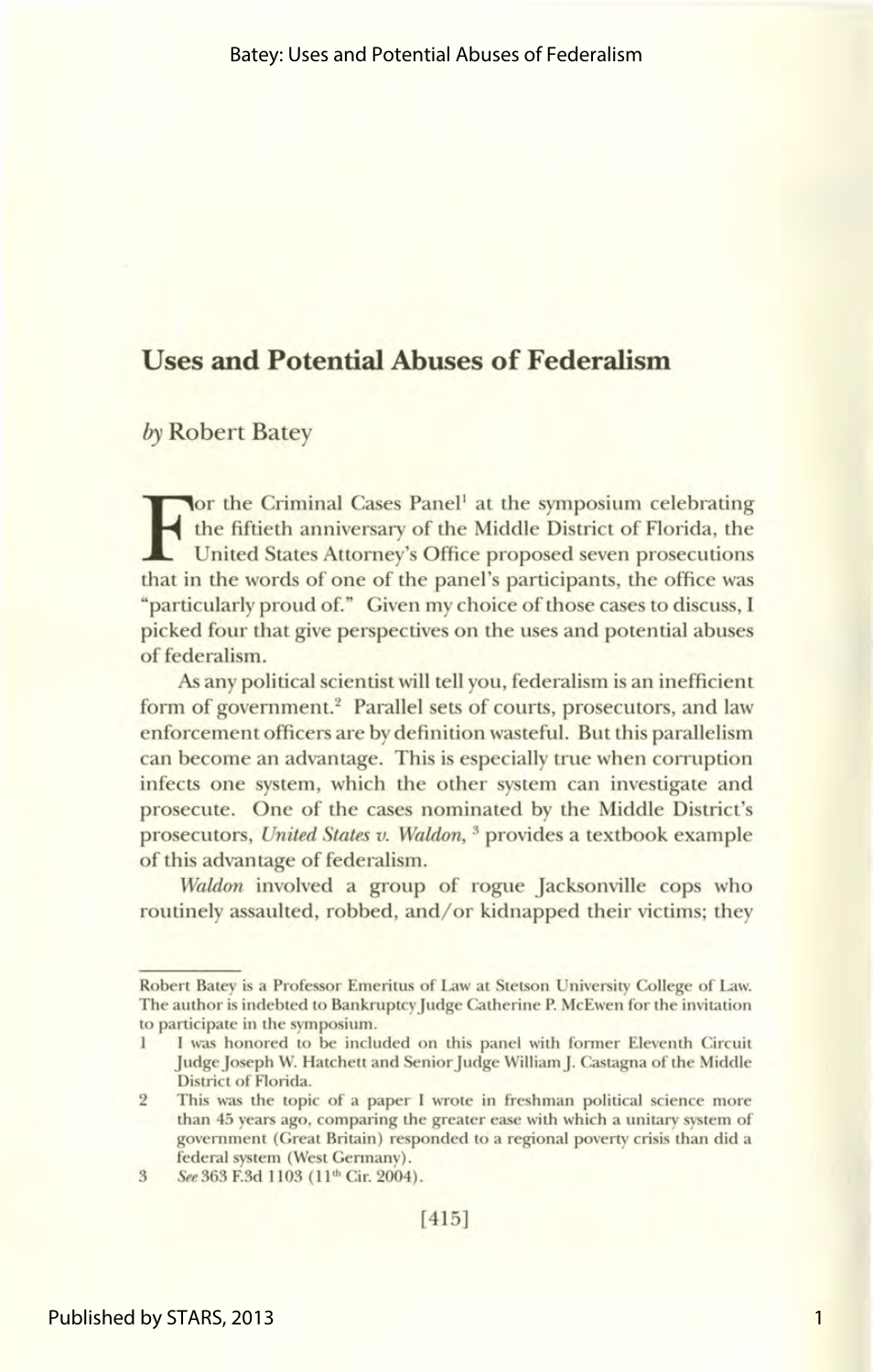#### 416 FLORIDA HISTORICAL QUARTERLY

even murdered one of them. *As* indicated in an in-depth article in the *Florida Times-Union,* 4 state investigation of the many complaints against the officers was going nowhere<sup>5</sup> when the United States Attorney's Office got involved. Diligent federal investigation (led by Assistant United States Attorney James R. Klindt) broke the blue wall of silence one defendant at a time, ultimately yielding six guilty pleas and one conviction, with effective sentences ranging from time served to life imprisonment.<sup>6</sup> The "wasteful" parallelism of federalism showed its worth. <sup>7</sup>

Despite examples like *Waldon,* in recent years a claim has arisen that federalism can be abused. Scholars have complained about "overfederalization," most notably in drug prosecutions.<sup>8</sup> Even Justice Anton Scalia has joined the chorus.<sup>9</sup> The essence of the complaint is that many federal drug (and other) prosecutions concern local matters that would be better left to the state courts. The three drug cases nominated by the United States Attorney's Office for consideration by the Criminal Cases Panel provide an opportunity to evaluate this claim.

United States v. Valencia-Trujillo<sup>10</sup> provides a strong argument that some drug cases can only be pursued at the federal level, with its far greater resources and scope.<sup>11</sup> Valencia-Trujillo ran a cocaine

<sup>4</sup> Jim Schoettler, *The Terror in Blue*, Fla. Times-Union, Jan. 19, 2003, at G-1.<br>5 "State prosecutors.... showed little interest." *Id.* 

<sup>5 &</sup>quot;State prosecutors ... showed little interest." *Id.* 

<sup>6</sup> An interesting footnote to *Waldon* is *Arnold v. Secretary, Dep't of Corrections,*  595 F.3d 1324 (ll'h Cir. 2010), in which the Eleventh Circuit affirmed Judge Corrigan's grant of habeas corpus relief to a state defendant whose case was investigated by one of the defendants in *Waldon;* both courts ruled that the investigator's failure to out himself during Arnold's prosecution constituted a *Brady* violation. *See Arnold v. McNeil,* 622 F. Supp.2d 1294, 1309-23 (M.D. Fla. 2009).

<sup>7</sup> Another of the cases nominated by the United States Attorney's Office (but not discussed by me at the symposium), *United States v. LaBrake,* involving a fraudulent scheme to defraud by local Tampa officials and others, exemplifies this use of federalism. *See United States v. McCarter*, 219 Fed. Appx. 912 (11<sup>th</sup> Cir. 2007).

<sup>8</sup> *See, e.g.,* Sara Sun Beale, *The Many Faces of Overcriminalization: From Morals and Mattress Tags to Overfederalization,* 54 Am. U. L. Rev. 747 (2005).

<sup>9</sup> *See* Mark *Sherman.judges ''Aint What They Used to Be,"* Associated Press (Oct. 5, 2011) (reporting Scalia's comments that expanded federal jurisdiction over drug crimes has burdened and weakened the federal judiciary).

<sup>10</sup> *See* 573 F.3d 1171 (11<sup>th</sup> Cir. 2007).

<sup>11</sup> Another of the cases nominated by the United States Attorney's Office (but not discussed by me at the symposium), *United States v. Trofimoff,* an international espionage prosecution, also shows the need for federal action. *See* 54 Fed. Appx. 689 (11<sup>th</sup> Cir. 2002).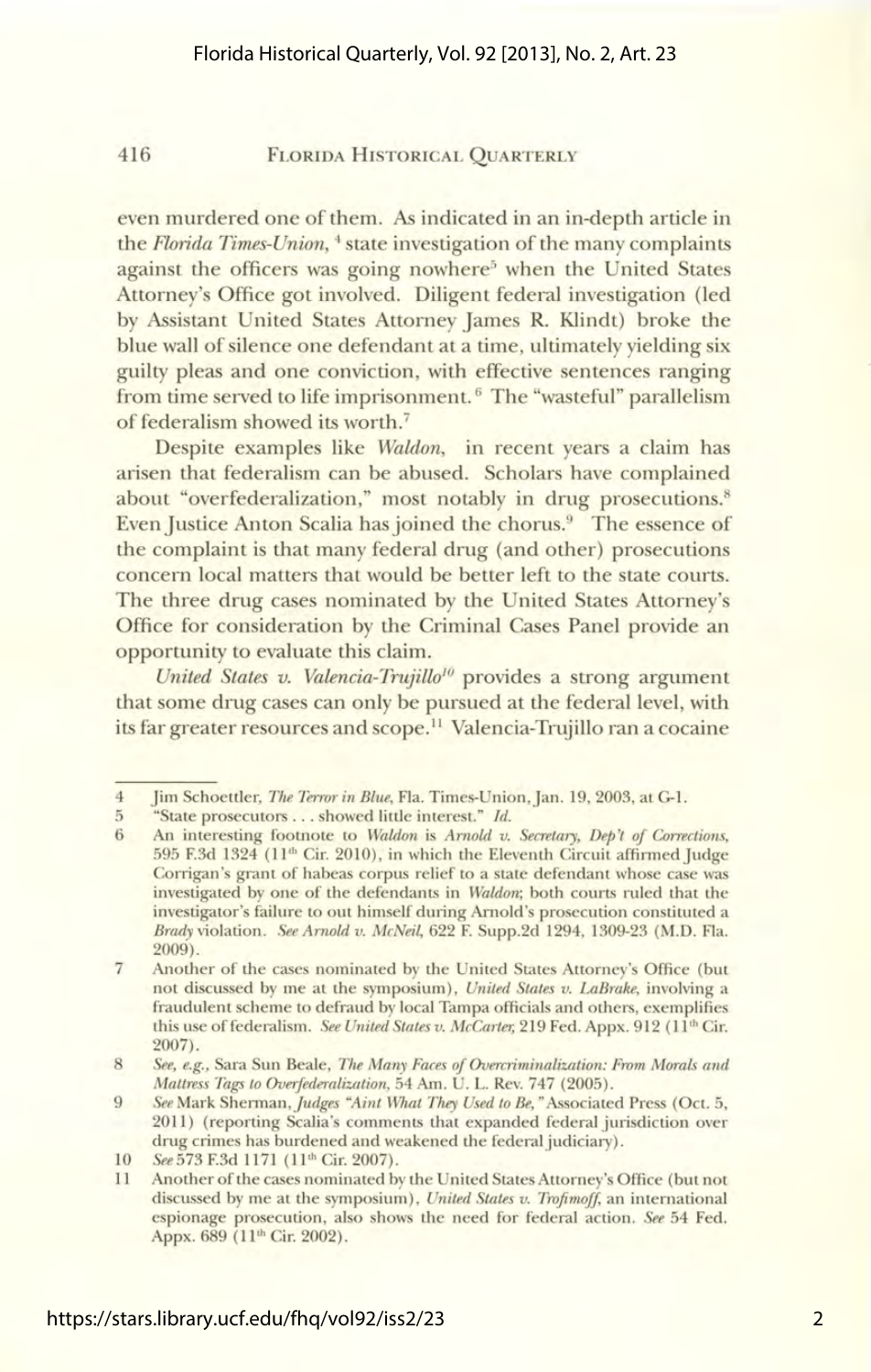#### USES AND POTENTIAL ABUSES OF FEDERALISM 417

trafficking enterprise that involved three different Colombian drug cartels and was truly international in scope. To expose this enterprise and convict its kingpin, the federal government created "Operation Panama Express," which involved in the words of Judge Ed Carnes, "a virtual alphabet soup of federal law enforcement agencies."<sup>12</sup> The result was a forty-year sentence for Valencia-Trujillo. It is highly unlikely that the state of Florida could have mounted an equally successful investigation and prosecution. <sup>13</sup>

*United States v. Lorenzo14* and *United States v. Schweickert,* 15 on the other hand, give some support to the argument of overfederalization. Lorenzo, occasionally with Schweickert's assistance, drugged young gay men and then subdued and raped them; two of the victims were killed. Rather than being tried in state court for these serious violent felonies, the federal government prosecuted Lorenzo for multiple counts of possession of drugs with intent to commit a crime of violence, and Schweickert for being an accomplice to some of Lorenzo's crimes. The federal courts sentenced Lorenzo to two hundred years and Schweickert to twenty.

The willingness of the United States Attorney's Office to prosecute these hate crimes is highly commendable. But more appropriate convictions, with even stiffer sentences, would have been available in state court. Was the federalization of these cases appropriate?<sup>16</sup>

A defender of federalization in these cases would be quick to point out that the state of Florida has yet to prosecute Lorenzo and has only recently begun to try Schweickert, five years after his conviction in federal court.<sup>17</sup> The rejoinder might be that the state was waiting until it was clear that Schweickert's confession would be admissible against him (an issue not resolved until the United

<sup>12 573</sup> F.3d at 1173.

<sup>13</sup> One wonders, however, whether a combined federal-state operation, with prosecution in state court, would have been possible.

<sup>14</sup> See 312 Fed. Appx. 189 (ll'h Cir. 2008).

<sup>15</sup> *See* 298 Fed. Appx. 857 (11<sup>th</sup> Cir. 2008).

<sup>16</sup> The same question might be raised by another of the cases nominated by the United States Attorney's Office (but not discussed by me at the symposium), *United States v. Payne,* a case involving a fraudulent investment scheme. *See* 566 F.3d 1276 (11<sup>th</sup> Cir. 2009),

<sup>17</sup>*See* James Jackson, *Scott Schweickert Indicted on Murder Charges,* http:/ / www. abcactionnews.com/ dpp/ news/ region\_hillsborough/ scott-schweickertindicted-on-murder-charge (Sept. 28, 2012).